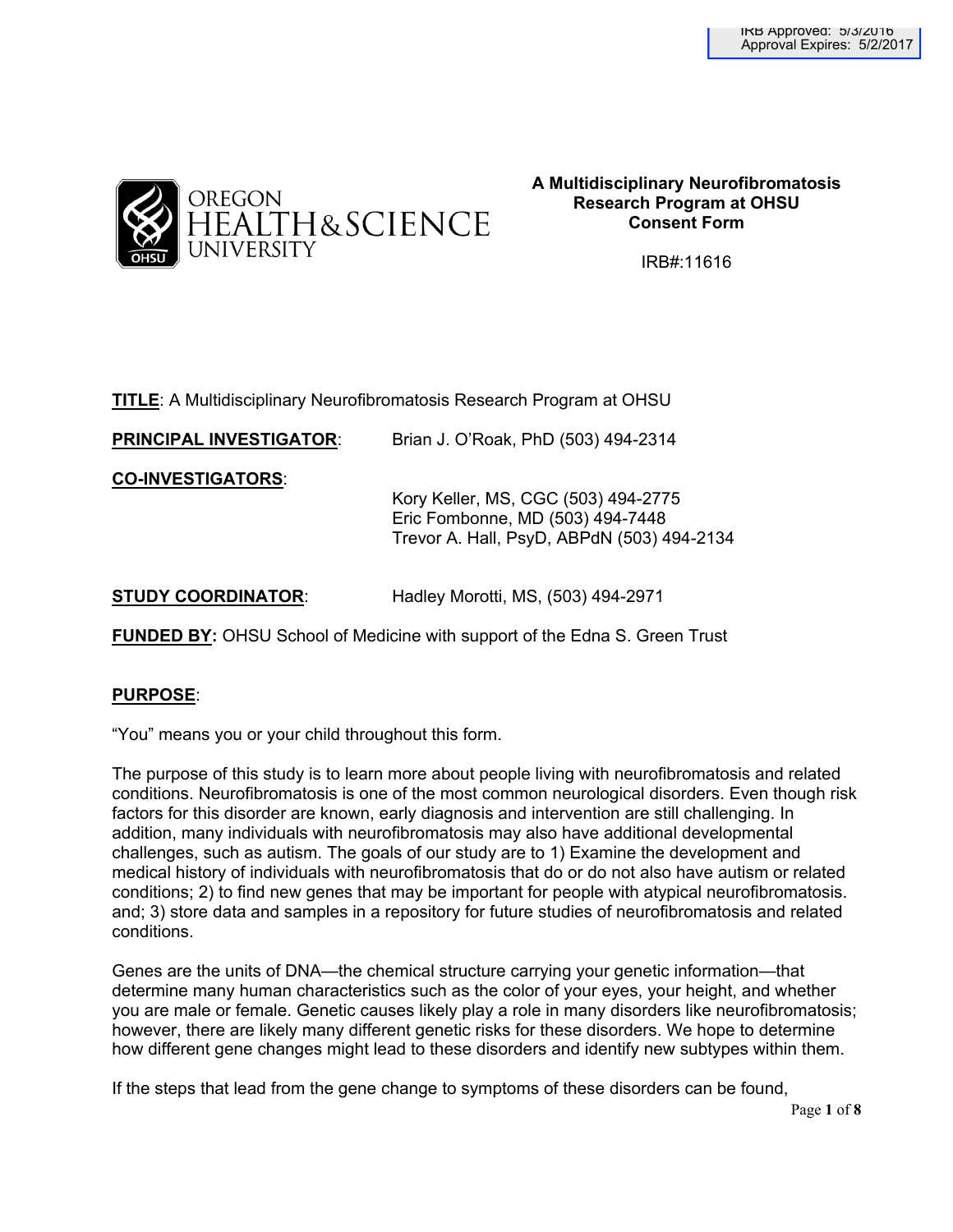treatments may be improved. Also, by identifying new subtypes within these disorders, future treatments potentially could become customized to a patient's unique genetic makeup.

You have been invited to participate in this study because we believe that you may have neurofibromatosis or a related condition. We are asking you to provide samples and information for this research. The samples you provide will be processed and stored in a repository. Samples stored in the repository will also be made available for other research studies. Your samples and information will be stored indefinitely. In the future, your samples and information may be given to other researchers as part of the ongoing search for more information on autism. This may include depositing information obtained from your DNA, your medical records, and other assessments in public research databases.

This repository was designed to collect biological samples and information from people with developmental disorders and their relatives. Information will be stored in a registry. The registry is a database that will track medical and family history information and will allow us to contact participants with important new information about these disorders, including research study opportunities.

Through using these samples and information for this study and in future studies, we hope to help identify the underlying causes leading to developmental disorders and to develop new, personalized treatments.

## **WHAT SPECIMENS/DATA WILL BE COLLECTED?**

The specimens collected may include blood, saliva, and discarded or previously stored surgically removed tissue. The study staff will clarify which of the following specimens and information you will be asked to provide.

We will ask for information about your health history, daily life, and family history. We may ask you to complete additional tests related to learning and memory, social interactions, and daily living skills. We may ask your permission to contact your health care provider to obtain information about your health, such as psychological assessments, reports from any clinical assessments, brain scans, and genetic test results. If we need this information, we will ask you to sign a medical record release form giving us permission to obtain this information from your provider.

## **HOW WILL SPECIMENS/DATA BE COLLECTED?**:

Taking part in this study **may** involve the following:

- 1) Blood draw. We may collect a blood sample from a vein in your arm (up to four teaspoons).
- 2) Saliva collection. You will spit into a collection tube or we will swab your mouth. Approximately one teaspoon of saliva is required.
- 3) Tissue collection. If you have tissue removed as part of your medical care, such as during a surgery, we may ask for discarded ("leftover") or previously stored tissue to be transferred to us and added to the repository.
- 4) Medical history information. We will collect health information from your medical record. You may be asked to sign a separate form for the release of medical records.
- 5) Testing. You may be given questionnaires, forms, or asked questions by a researcher about your health and current skills. We may ask you to complete additional tests related to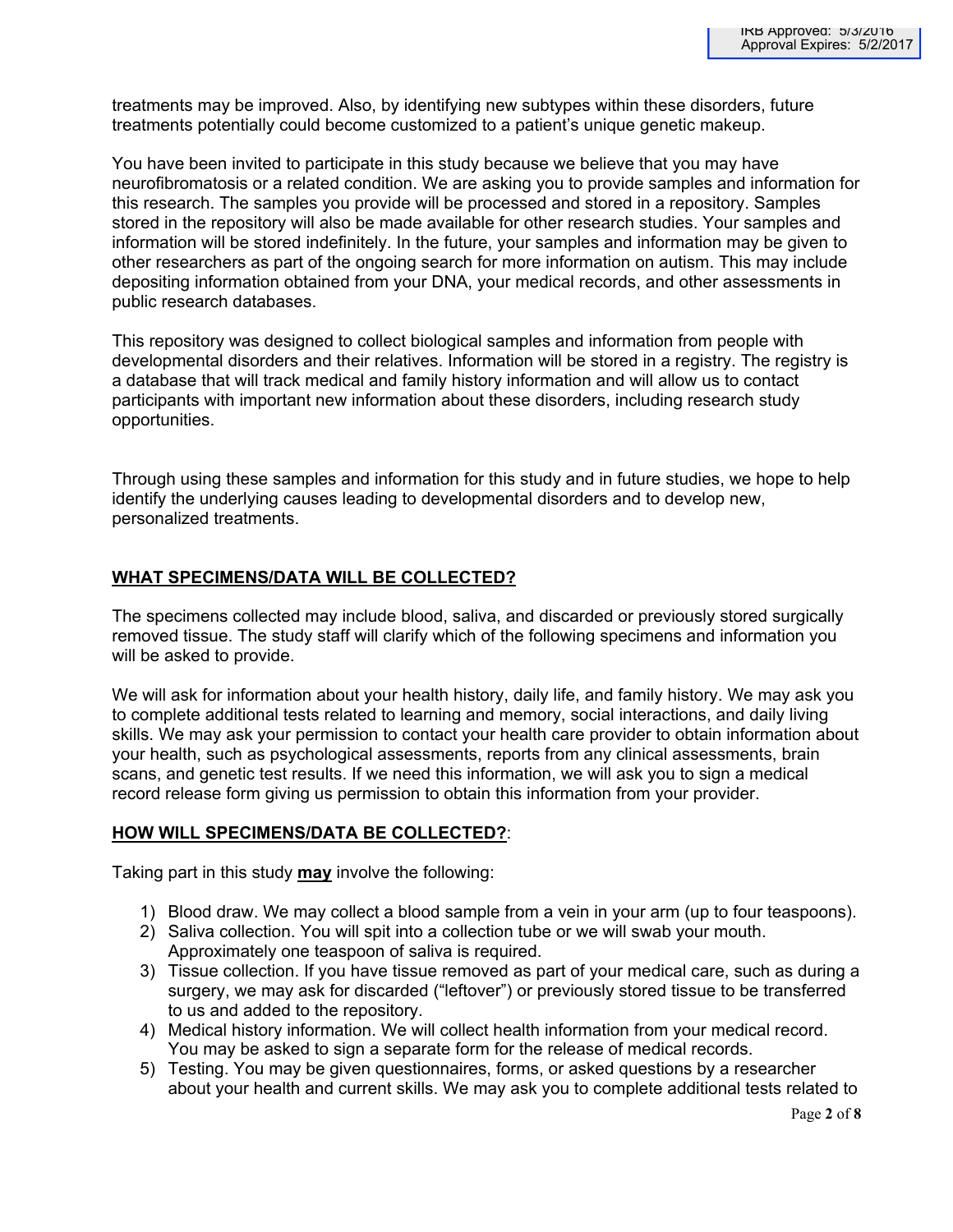learning and memory, social interactions, and daily living skills. These may be obtained by phone, mail, or online.

6) Information about your relatives. You may be asked to give us health information about your relatives. Any information you give us will be kept strictly confidential. We will not contact your relatives without their permission. We may discuss with you the possibility of including your relatives in the study in the future.

The study visit will take between one and two hours and will involve at most one visit to OHSU. If the consent forms are reviewed with you by phone, then you will need to visit your local doctor or laboratory for sample collection or a saliva collection kit will be mailed to you. We will work with your local doctor or laboratory to ensure there is no cost to you for a blood draw.

## **WHAT WILL HAPPEN TO THE SPECIMENS/DATA?**

The specimens you give will be stored in a secure area in the O'Roak Laboratory at OHSU. Your medical information will be entered in a secure database, and paper copies will be stored in locked file cabinets. A code number will be assigned to your specimens and information. Specimens will be labeled only with this code number. Your stored medical information will include your name, contact information, and other identifiers. Only the investigators listed on this form will be able to link your code number to your name and other personal information and have access to your medical information. Researchers on this study may contact you in the future to update information about you, to inform you about new research opportunities, or to share research results.

In the future, your samples and information may be shared with other researchers at OHSU and elsewhere. This may include depositing information obtained from your DNA, your medical records and other assessments in public research databases, such as, but not limited to, the National Center for Biotechnology Information (NCBI) database of Genotypes and Phenotypes (dbGaP).

In these cases, your samples and information will only be labeled with a code number. Identifying information, such as your name, social security number, or date of birth, will be removed. Other researchers will not be able to link your name to the code number. If scientifically necessary, they may also be given information about the date the samples and information were obtained.

Specimens and information will be stored in this repository indefinitely. If in the future you decide you no longer want to participate in this research, we will remove your name and any other identifiers from your samples and medical information but the material will not be destroyed and we will continue to use if for research.

## **ACCESS TO RESEARCH TEST RESULTS:**

If we discover information that is important for your health care (meaning a potential genetic explanation for your developmental disorder, or genetic information that would require action to treat or prevent a disease), either in this study or in the future, we will contact you and ask whether you wish to receive the results.

If you choose to receive the results, you may be required to have the test repeated in a clinical laboratory. You may learn information about your health that is upsetting or that impacts your family planning, family relationships, insurance, or career. Because genetic information is complex and sensitive, the results should be discussed with a genetic counselor or your primary care provider who can answer your questions or discuss your concerns*.* You would be responsible for all costs associated with having the test repeated and visiting a doctor or genetic counselor to discuss the results. The costs for the repeat testing and the counseling necessary to be certain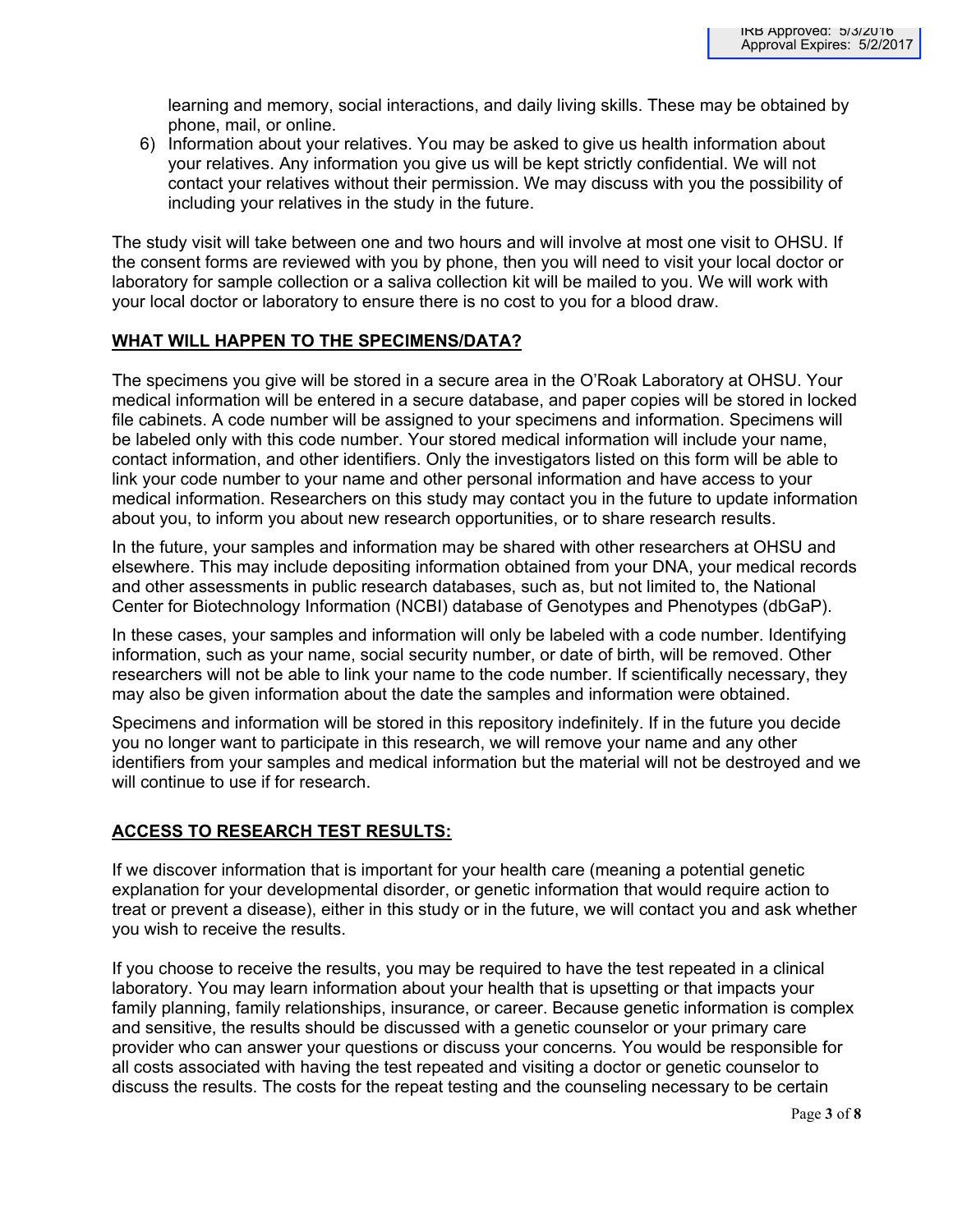that you understand what the results mean may be billed to you or to your third party carrier. (Caution: this will probably make the results available to the third party carrier and to your clinical record. You may choose to pay out of pocket instead.)

We may contact you again in the future to update your information in the repository.

## **PRIVACY AND CONFIDENTIALITY PROTECTIONS:**

We will take steps to keep your personal information confidential, but we cannot guarantee total privacy. We will create and collect health information about you as described in the above sections of this form. Health information is private and is protected under federal law and Oregon law. By agreeing to be in this repository, you are giving permission (also called authorization) for us to use and disclose your health information as described in this form.

The investigators, study staff, and others at OHSU may use the information we collect and create about you in order to maintain and oversee this study and research repository and to conduct future research projects.

We may release this information to others outside of OHSU who are involved in conducting or overseeing research, including the Office for Human Research Protections (OHRP). OHRP is a federal agency that oversees research involving humans. OHRP is permitted to review and copy your records.

We will not release information about you to others not listed above, unless required or permitted by law. We will not use your name or your identity for publication or publicity purposes, unless we have your special permission.

Under Oregon law, suspected child or elder abuse must be reported to appropriate authorities. OHSU complies with Oregon state requirements for reporting certain diseases and conditions to local health departments.

When we send specimens or information outside of OHSU, they may no longer be protected under federal or Oregon law. In this case, your specimens or information could be used and re-released without your permission.

Data or specimens from this study may be shared with other investigators for future research studies. A code number will be assigned to you or your child's samples and genetic information, as well as to other medical information about you. All data is maintained in a locked area. Only the investigators named on this consent form will be authorized to link the code number to you. Other investigators who may receive samples of your DNA, blood, saliva, tissue, genetic or medical information for research will be given only the code number. If scientifically necessary, they may also be given information about the date the samples and information were obtained. These outside collaborators will sign a data access agreement, agreeing not to attempt to identify you and to help protect your confidentiality.

Your genetic information may be shared in a public online database for future research. The database may contain the date that the samples and information were obtained, but will not contain any other information that directly identifies you, such as your name, address, or birth date, so it is unlikely that someone would know the genetic information came from you. In the future, people may develop ways to identify you or your blood relatives from this information, but currently, there is not a way to identify you without having additional information to compare to it, such as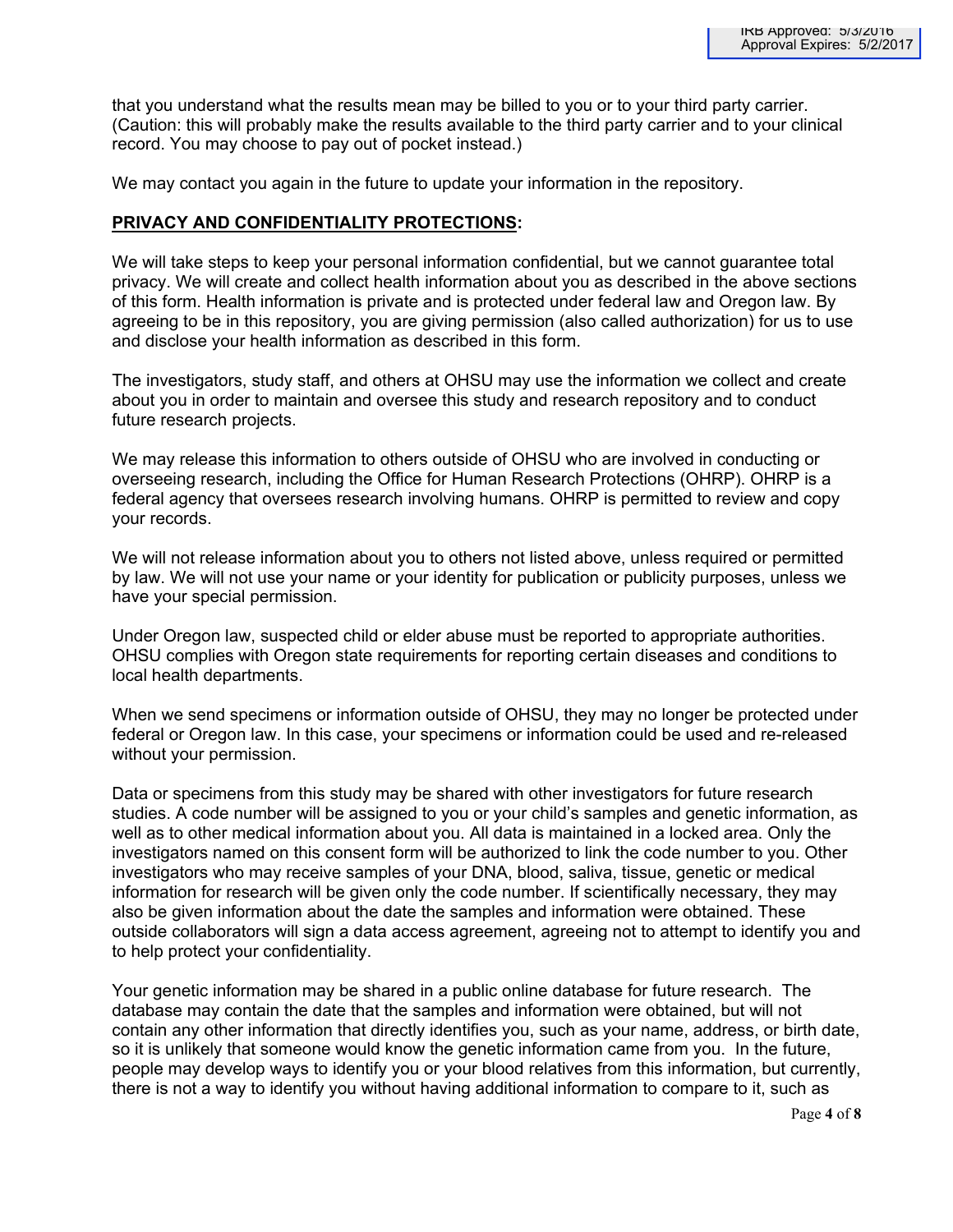information from your DNA sample.

We may continue to use and disclose your information as described above indefinitely.

### **RISKS AND DISCOMFORTS**:

Although we have made every effort to protect your identity, there is a small risk of loss of confidentiality. If the results of these studies of your genetic makeup were to be accidentally released, it might be possible that the information we will gather about you as part of this study could become available to an insurer or an employer, or a relative, or someone else outside the study. Even though there are discrimination protections in both Oregon law and federal law, there is still a small chance that you could be harmed if a release occurred.

A federal law, called the Genetic Information Nondiscrimination Act (GINA), generally makes it illegal for health insurance companies, group health plans, and most employers to discriminate against you based on your genetic information. Be aware that this federal law does **not** protect you against genetic discrimination by companies that sell life insurance, disability insurance, or longterm care insurance. GINA also does not protect you against discrimination if you have already been diagnosed with the genetic disease being tested.

#### Risks related to blood draw:

Blood drawing will cause some pain and carries a small risk of bleeding, bruising or infection at the puncture site.

Since "leftover" tissue will only be collected if you are having surgery for another reason, you will be counseled separately about these procedures by the clinician or investigator performing the procedure.

We may ask you questions about you or your child that you may find personal, embarrassing, or upsetting. You may refuse to answer any of the questions that you do not wish to answer.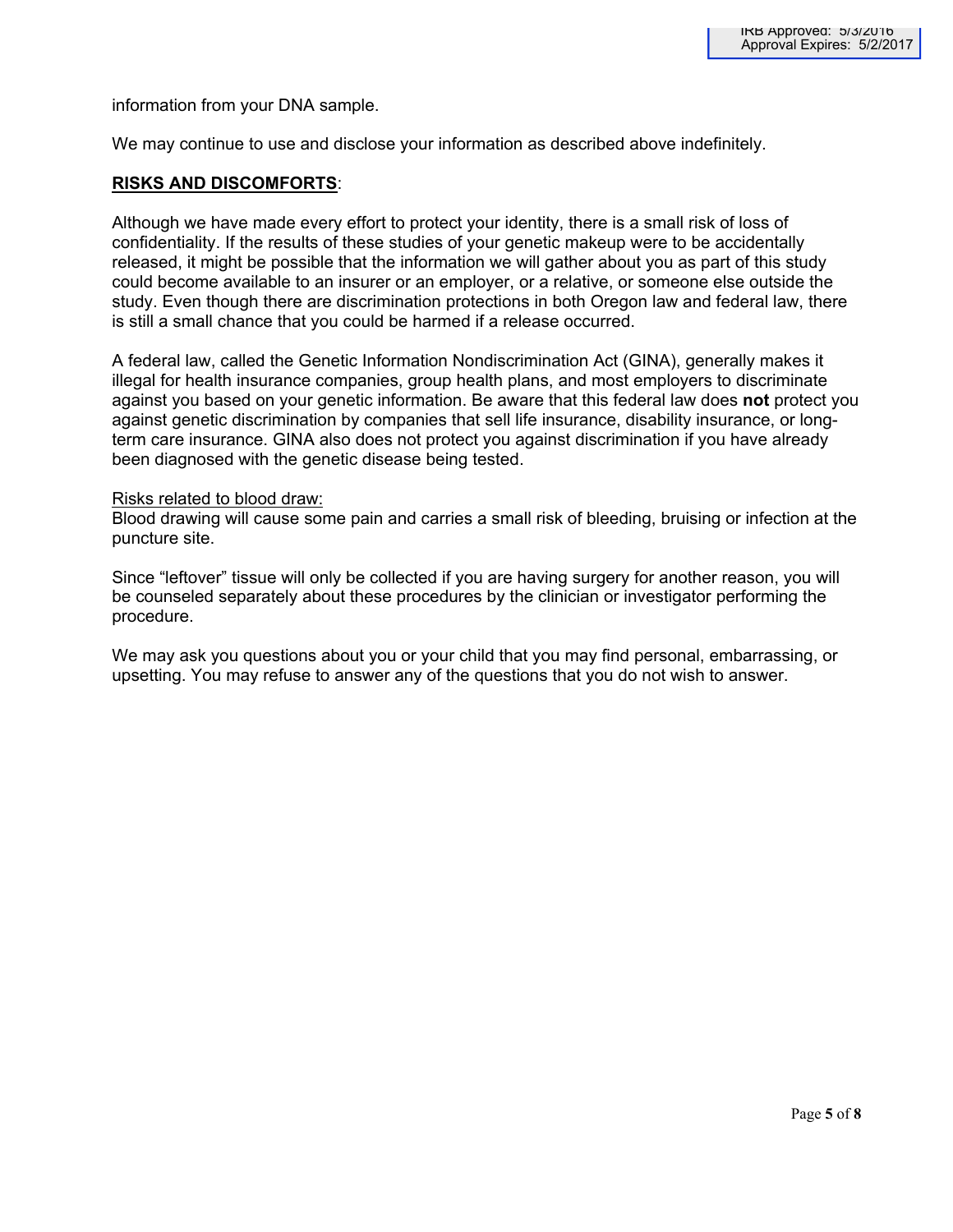## **BENEFITS**:

There will not be any direct benefits to you if you decide to participate in this study and research repository. Research conducted on these specimens and data may help researchers to better understand health conditions in the future.

## **COSTS**:

There will be no cost to you or your insurance company to participate in this study.

## **LIABILITY**:

If you believe you have been injured or harmed while participating in this research and require immediate treatment, contact Brian J. O'Roak, PhD at (503) 494-2971.

If you are injured or harmed by the study procedures, you will be treated. Neither OHSU nor the Edna S. Green Trust offers any financial compensation or payment for the cost of treatment if you are injured or harmed as a result of participating in this research. Therefore, any medical treatment you need may be billed to you or your insurance. However, you are not prevented from seeking to collect compensation for injury related to negligence on the part of those involved in the research. Oregon law (Oregon Tort Claims Act (ORS 30.260 through 30.300)) may limit the dollar amount that you may recover from OHSU or its caregivers and researchers for a claim relating to care or research at OHSU, and the time you have to bring a claim.

If you have questions on this subject, please call the OHSU Research Integrity Office at (503) 494- 7887.

## **COMMERCIAL DEVELOPMENT**:

By consenting to participate, you authorize the use of your samples and information for the research described in the PURPOSE and PROCEDURES sections of this document. In addition, you acknowledge that OHSU may make any lawful use of your samples and information, including, but not limited to, future research studies, destroying them, or transferring them to a public or private entity.

Samples and information obtained from you in this research may be used to make a discovery that could be patented or licensed to a company. There are no plans to provide financial compensation to you should this occur. However, should OHSU ever provide your samples or information to anyone else for research or commercial use, it will do so in such a way as to protect your privacy and confidentiality as stated in the CONFIDENTIALITY section of this document. Further, you will have no responsibility or liability for any use that may be made of your samples.

## **PARTICIPANT RIGHTS**:

If in the future you decide you no longer want to participate in this study and research repository, we will remove your name and any other identifiers from your biological samples and/or other information, but the material will not be destroyed and we will continue to use if for research.

This research is being overseen by an Institutional Review Board ("IRB"). You may talk to the IRB at (503) 494-7887 or irb@ohsu.edu if:

• Your questions, concerns, or complaints are not being answered by the research team.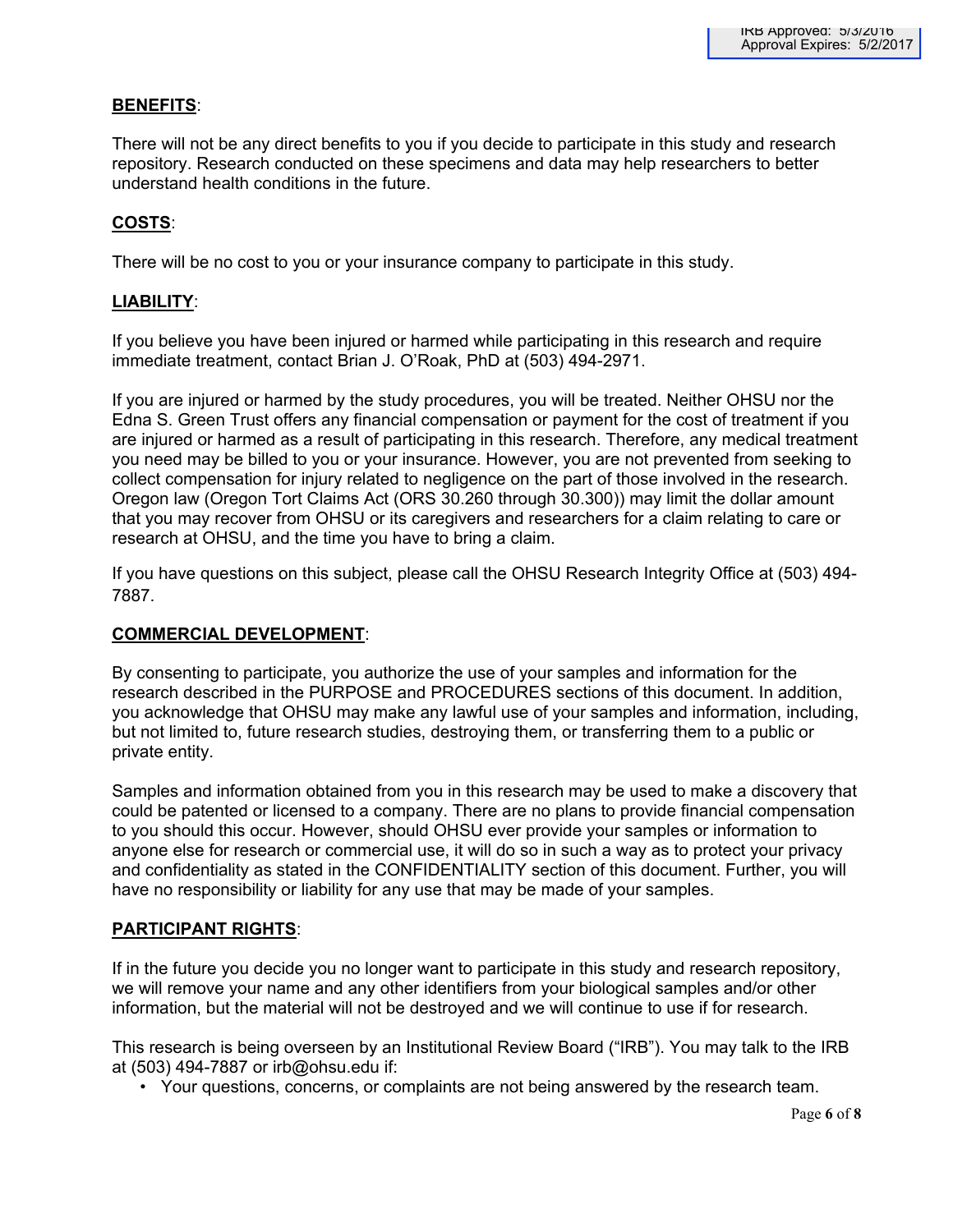- You want to talk to someone besides the research team.
- You have questions about your rights as a research subject.
- You want to get more information or provide input about this research.

You may also submit a report to the OHSU Integrity Hotline online at https://secure.ethicspoint.com/domain/media/en/gui/18915/index.html or by calling toll-free (877) 733-8313 (anonymous and available 24 hours a day, 7 days a week).

You do not have to join this or any research repository. You do not have to allow the use and disclosure of your health information for this repository, but if you do not, you cannot join the repository or this study.

If you do join the study and repository and later change your mind, you have the right to quit at any time. This includes the right to withdraw your authorization to use and disclose your health information. If you choose not to join this repository, or if you withdraw early from the repository, there will be no penalty or loss of benefits to which you are otherwise entitled, including being able to receive health care services or insurance coverage for services. Talk to the investigator if you want to withdraw from the repository.

If you no longer want your health information to be used and disclosed as described in this form, you must send a written request or email stating that you are revoking your authorization to:

**Brian J. O'Roak, PhD 3181 SW Sam Jackson Park Rd. Mail Code: L103 Portland, OR 97239-3098 oroak@ohsu.edu**

Your request will be effective as of the date we receive it. However, health information collected before your request is received may continue to be used and disclosed to the extent that we have already acted based on your authorization.

If you have any questions, concerns, or complaints regarding this research repository now or in the future, contact Dr. Brian J. O'Roak at 503-494-2971.